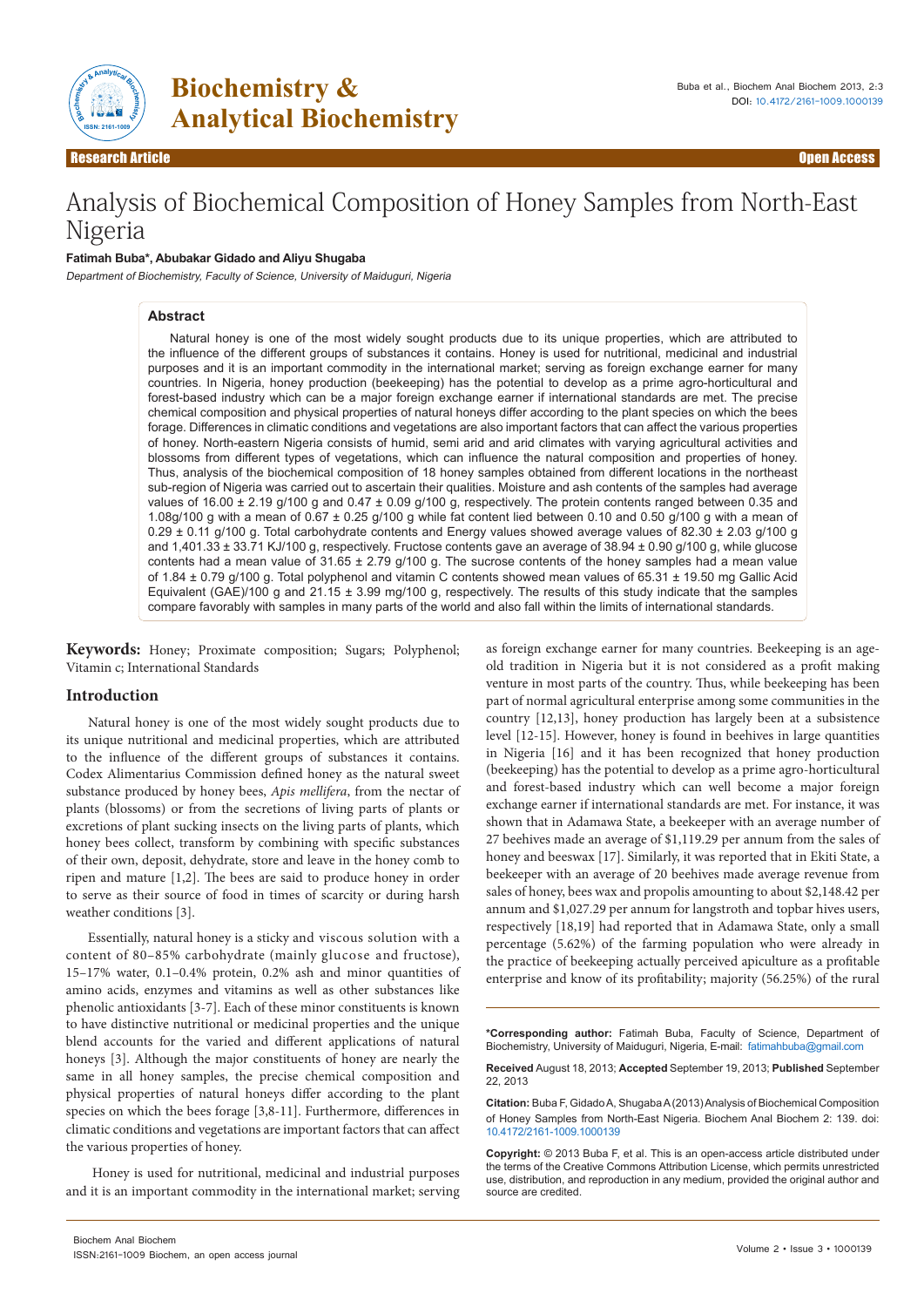farming community and about 36.25%of the urban farming community considered apiculture only as a sideline economic activity.

The ecology of Nigeria varies from tropical forest in the south to dry savanna in the far north, yielding a diverse mix of plant and animal life. The northeast sub-region, which lies within 9°-14°N and 80-15oE is about one fourth  $(\frac{1}{4})$  of the land mass of Nigeria [20] and comprises of six states (Adamawa, Bauchi, Borno, Gombe, Taraba and Yobe States), most of which share boundaries with international communities like Cameroun, Chad and Niger Republics. This sub-region of Nigeria consists of humid, semi arid and arid climates with varying agricultural activities and blossoms from different types of vegetations, which can influence the natural composition and properties of honey in the area; thereby making it very suitable for apicultural practice.

Available literature on the properties and qualities of Nigerian honey have largely focused on samples obtained in the southern parts of the country [10,21,22]; with very scarce information on samples obtained in the northern parts, especially the northeast sub-region where commercial beekeeping practice has been documented [17,19]. This paper reports on the biochemical properties of honey from northeast Nigeria.

# **Materials and Methods**

## **Sample Collection and Preparation**

Eighteen (18) honey samples harvested from different locations in the northeast sub-region were obtained and used for the study. All the samples were collected freshly in sterile containers (labeled with numbers, place and date of collection) and stored at ambient temperature until analyzed. Unwanted material such as wax sticks, dead bees and particles of combs were removed by straining the samples through cheesecloth before analysis.

## **Biochemical Analysis**

**Determination of proximate composition:** Proximate compositions of the honey samples were determined using the methods of AOAC (1990; 2000). For moisture content, 2.0g of each sample was dried to constant weight in hot air oven at 70°C and the moisture was calculated on dry basis. Ash content was determined by drying 5.0g of honey samples in porcelain crucibles at 105°C for 3 hrs in hot air oven. The dried samples were ignited in a furnace at 550–600°C to constant weight, cooled and weighed. Protein content was determined using the micro-kjeldhal procedure to estimate the total nitrogen content and the protein content was calculated using the 6.25 conversion factor for protein nitrogen.

Crude fat content was determined following extraction using rob ring tube or Majonnier fat extraction apparatus [23]. Five grams (5.0 g) of the honey sample was weighed in the extraction apparatus and mixed thoroughly with 2.0 mL of 99%ethyl alcohol. Then 10.0 mL of dilute HCl (prepared by adding 11 volumes of water to 25 volumes of concentrated HCl) was added and mixed well. The tube was then set in a water bath held at 70–80°C and shaken frequently at intervals for 30–40 minutes. The fat extraction apparatus was then filled to half its volume capacity with alcohol and cooled. Twenty five mililitres (25.0 mL) of ethyl ether was then added, shaken vigorously and allowed to stand until the upper liquid was practically clear. The ether extract was then drawn off by passing through a filter (using a plug of cotton in the stem of the funnel just enough to allow free passage of ether extract) into a pre-weighed 125 mL beaker, and was then dried on a water bath. The liquid remaining in the tube was re-extracted twice each with only

1.0 mL of ether. A similar pre-weighed beaker was then used as counter poise at 100°C. The beakers were then cooled in desiccators to constant weight and the fat content calculated.

Carbohydrate contents of the honey samples were determined by calculation (by difference) as follows:

*%Carbohydrate=100%–(%Moisture+%Crude Fat+%Crude Protein+%Ash).*

The energy values of the samples were determined by calculation as follows:

*Energy (KJ/100 g)=4.186 [(%Crude Protein x 4)+(%Crude Fat x 9)+(%Carbohydrate x 4)]*

**Determination of reducing sugars and sucrose contents:** The estimation of reducing sugars was carried out using the Layne-Enyon method as described in AOAC [23]. About 2.6 g of honey was weighed and transferred to a 500 mL volumetric flask. Five milliliters (5 mL) of standardized Fehling's solutions A and B were transferred to a 250 mL Erlenmeyer flask containing 7.0 mL of water and 15.0 mL of honey solution. The Erlenmeyer flask was heated and 1.0 mL of methylene blue (0.2%) was added. Titration was carried out by adding the diluted honey solution until the indicator decolorizes.

Sucrose content was determined by inversion, adding 10 mL of dilute HCl, 50 mL of diluted honey solution and water in a 100 mL volumetric flask. The solution was then heated in a water bath, cooled and diluted to the mark. Finally, the Layne-Enyon method was applied and the sucrose content was obtained by difference.

**Determination of glucose content:** Glucose content of the honey samples was determined by enzymatic oxidation with glucose oxidase reagent (Randox Laboratories Ltd., UK). Twenty microlitres (20 µL) of the sample or standard was allowed to react with 2.0 mL of the reagent, mixed well and incubated for 10 min at 37°C. The absorbance of the sample  $(A_{sample}^{\prime})$  and standard  $(A_{standard}^{\prime})$  was read against a reagent blank within 60 min. Glucose concentration was calculated as follows:

Glucose content 
$$
(mg/dL) = (A_{sample}/A_{standard}) \times Conc
$$
. of standard  

$$
= (A_{sample}/A_{standard}) \times 100 \ (mg/dL)
$$

**Determination of fructose content:** Fructose content was determined using the resorcinol reagent method [24]. To a solution of the honey sample, 1.0 mL resorcinol reagent was added and mixed thoroughly, and then 1.0 mL of dilute HCl was added. Standard solutions containing 0.2, 0.4, 0.6, 0.8 and 1.0 mg/ mL and made up to 2 mL with distilled water was also treated with 1.0 mL of the resorcinol reagent and 1.0 mL of diluted HCl as above. A blank solution was also prepared along with the standard and treated in the same manner. The test solution, the standard and blank were then heated in a water bath at 80°C for about 10min, the solution was then removed from the water bath, cooled by immersing in tap water for 5min and then the absorbance of both the test and standard solution were read against the blank solution at 520 nm within 30 min. The fructose contents of the honey samples were then extrapolated from a standard curve prepared using the absorbance of the standard.

**Determination of total phenolic content:** The phenolic compounds (flavonoids and phenolic acids) were extracted from the honey samples according to the method described by Kacaniova [25]. Ten grams (10 g) of the honey sample was dissolved in 50 mL of acidified deionised water (acidified to pH 2 with HCl). The solution was then filtered with a cotton filter to remove solid particles and the filtrate was used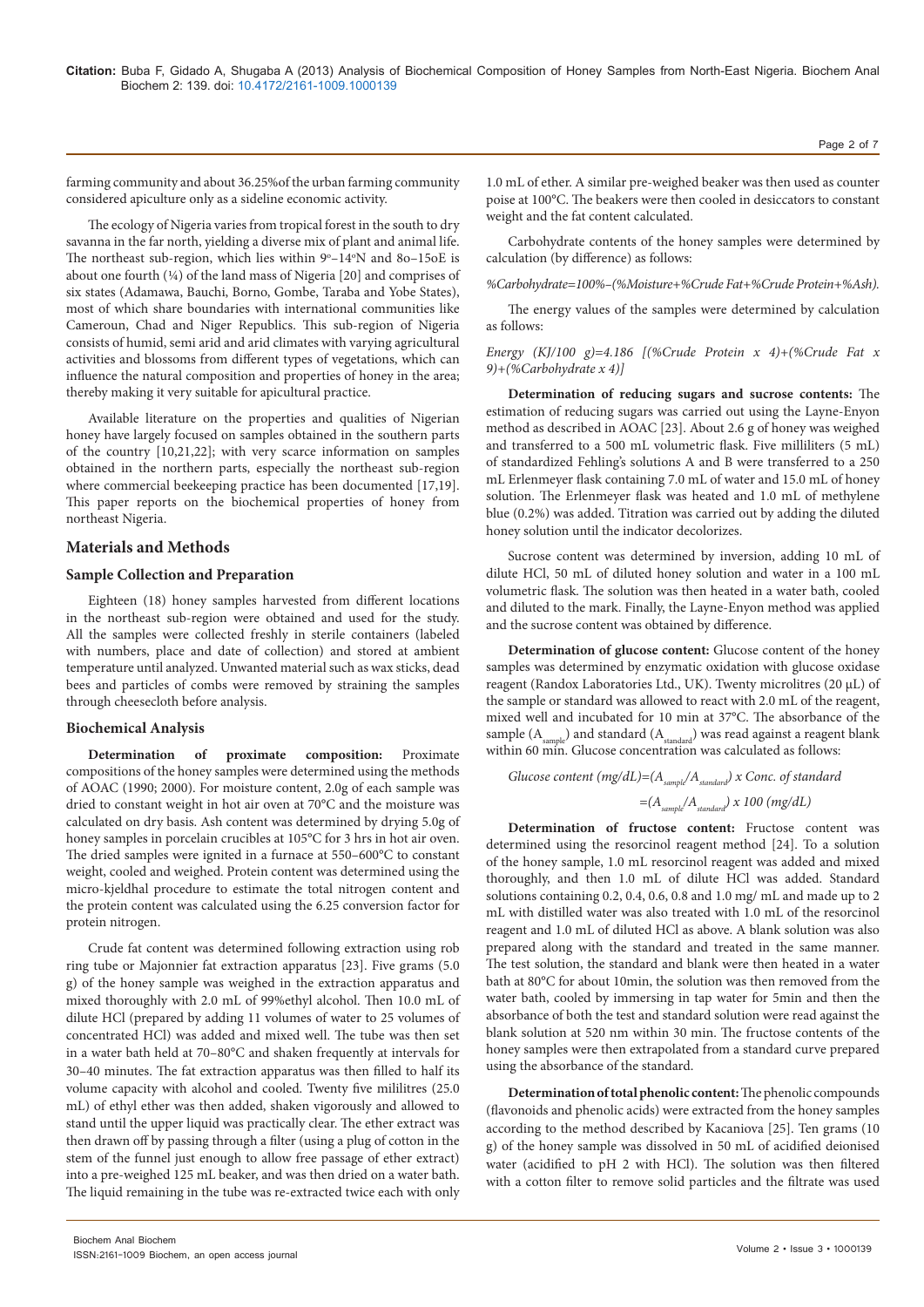for the estimation of total phenolic compounds. The total phenolic content was estimated using the Folin-Cioucalteu colorimetric method. Appropriately diluted honey sample, 0.2 mL of 10% aqueous extract of the honey sample was treated with 0.8 mL of the Folin-Cioucalteu reagent and 2.0 mL of 7.5%  $\rm Na_{2}CO_{3}.$  The mixture was diluted using 7.0 mL distilled water and the absorbance was read after 2hrs at 765nm; the result was calculated as gallic acid equivalent [26].

**Determination of Vitamin C (Ascorbic Acid):** Vitamin C (Ascorbic acid) contents of the samples were determined by the 2,6-dicholorophenolindophenol titrimetric method as described by AOAC (1990). Two grams (2 g) of the honey sample was weighed and extracted in 5 mL of 20% metaphosphoric acid. A standard solution containing 50 mg L-ascorbic acid dissolved in 90 mL of 20%metaphosphoric acid and made up to 100 mL with water was also prepared. Two milliliters (2 mL) each of the standard and sample were titrated with the 2,6-dicholorophenolindophenol solution until a faint pink end point lasting at least 10 to 15 seconds was observed. The vitamin C content was calculated as follows:

Vitamin C (mg / 100 g) = 
$$
\frac{\text{Titer value x dye factor x 100}}{\text{Weight of sample}}
$$
Dye factor (DF) = 
$$
\frac{0.5}{\text{Standard Titer}}
$$

### **Statistical Analysis**

The data obtained in the study were analysed statistically using ANOVA and student t–test (using GraphPad Instat Statistical Program). Differences between mean values were considered significant at values of P<0.05.

#### **Results**

#### **Proximate composition**

The results of the proximate analysis of honey samples obtained from different location in the six states within the north east sub-region of Nigeria are presented in Table 1. The results showed no significant differences (P>0.05) between the samples for moisture, ash, fat and carbohydrate contents as well as the energy values of the honey samples from all the states. However, significant differences (P<0.05) in protein contents were observed between the honey samples. Samples from

Bauchi State showed significantly (P<0.05) higher protein contents  $(1.04 \pm 0.04 \text{ g}/100 \text{ g})$  when compared to samples from Adamawa  $(0.50$  $\pm$  0.10 g/100 g), Borno (0.46  $\pm$  0.09 g/100 g) and Yobe (0.55  $\pm$  0.22 g/100 g) States, but showed no significant difference (P>0.05) from the values obtained for samples from Gombe (0.72  $\pm$  0.14 g/100 g) and Taraba States ( $0.76 \pm 0.29$  g/100 g). The protein contents of the honey samples from Gombe and Taraba States did not, however, differ significantly (P>0.05) from the values obtain for samples from Adamawa, Borno and Yobe States.

In general, the results for the eighteen honey samples from the sub-region (Table 2) showed that moisture contents ranged between 12.50 and 21.00 g/100 g with an average value of  $16.00 \pm 2.19$  g/00g. Ash contents varied from 0.28 to 0.60 g/100 g with an average of 0.47  $\pm$ 0.09 g/100 g. The protein contents ranged between 0.35 and 1.08g/100 g with a mean of  $0.67 \pm 0.25$  g/100 g while fat content lied between 0.10 and 0.50 g/100 g with a mean of  $0.29 \pm 0.11$  g/100 g. Total carbohydrate contents and Energy values ranged from 77.60 to 86.20 g/100 g and 1,323.10 to 1,470.50 KJ/100 g, with average values of 82.30 ± 2.03 g/100 g and 1,401.33 ± 33.71 KJ/100 g, respectively.

#### **Sugar contents**

The results of sugar analysis of the honey samples are presented in Table 3. No significant differences (P>0.05) in the fructose, glucose, fructose+glucose and reducing sugar contents were observed in samples from the six States of the sub-region. Similarly, no significant difference, (P>0.05) in both fructose/glucose ratio and glucose/water ratio were observed between samples from all the six States. However, the apparent sucrose contents of samples from Bauchi ( $2.57 \pm 0.26$ g/100 g) Gombe (2.54  $\pm$  0.97 g/100 g) and Yobe (2.46  $\pm$  0.27 g/100 g) were statistically similar and significantly (P<0.05) higher than those for Adamawa (1.62 ± 0.40 g/100 g), Borno (1.01 ± 0.42 g/100 g) and Taraba  $(1.01 \pm 0.33 \text{ g}/100 \text{ g})$  States.

The results of the sugar analysis of all the eighteen (18) honey samples (Table 4) showed that the fructose contents varied between 37.68 and 40.31 g/100 g with an average of 38.94 ± 0.89 g/100 g. The glucose contents of the samples were within a range of 27.25 to 39.56 g/100 g with a mean value of  $31.65 \pm 2.27$  g/100 g. The fructose contents of the samples were significantly (P<0.001) higher than the glucose contents. The fructose/glucose ratio and glucose/water ratio were within the range of 1.00 to 1.45 and 1.59 to 2.75 with mean values

| <b>Parameter</b>      | Adamawa              | <b>Bauchi</b>      | <b>Borno</b>     | Gombe                | Taraba               | Yobe                 |
|-----------------------|----------------------|--------------------|------------------|----------------------|----------------------|----------------------|
| Moisture (g/100g)     | $15.83 \pm 0.58$     | $15.83 \pm 1.26$   | $16.67 \pm 4.25$ | $17.33 \pm 2.56$     | $15.00 \pm 2.78$     | $15.33 \pm 1.53$     |
| Ash (g/100g)          | $0.37 \pm 0.008$     | $0.54 \pm 0.11$    | $0.41 \pm 0.09$  | $0.48 \pm 0.05$      | $0.47 \pm 0.11$      | $0.52 \pm 0.02$      |
| Protein (g/100g)      | $0.50a \pm 0.10$     | $1.04b.c \pm 0.04$ | $0.46a \pm 0.09$ | $0.72a.c \pm 0.14$   | $0.76a.c \pm 0.29$   | $0.55a \pm 0.22$     |
| Fats (g/100g)         | $0.20 \pm 0.10$      | $0.22 \pm 0.13$    | $0.40 \pm 0.10$  | $0.35 \pm 0.09$      | $0.32 \pm 0.08$      | $0.30 \pm 0.10$      |
| Carbohydrate (g/100g) | $83.09 \pm 0.54$     | $82.20 \pm 1.22$   | $82.10 \pm 4.31$ | $81.10 \pm 2.40$     | $82.33 \pm 1.76$     | $83.00 \pm 1.31$     |
| Energy (KJ/100g)      | $1.407.11 \pm 10.94$ | 1.405.06 ± 18.04   | 1.397.40 ± 73.72 | $1.383.23 \pm 39.09$ | $1.404.97 \pm 30.09$ | $1.410.20 \pm 24.43$ |

Values presented are mean ± SD of three determinations. Mean values with different superscript along a row are significantly different (P<0.05) **Table 1:** Proximate Composition and Energy Values of Honey Samples from the Six States in Northeastern.

| <b>Parameters</b>     | Mean ± SD           | Range of values<br>$(Min - Max)$ | Limits of Int'l Std. | <b>Samples outside Limits</b><br>of International Standard |
|-----------------------|---------------------|----------------------------------|----------------------|------------------------------------------------------------|
| Moisture (g/100g)     | $16.00 \pm 2.19$    | $12.50 - 21.00$                  | Not > 20 g/100g      | One (1) sample with 21g/100g                               |
| Ash (g/100g)          | $0.42 \pm 0.09$     | $0.28 - 0.60$                    | ≤ 0.6 g/100g         | None                                                       |
| Protein (g/100g)      | $0.67 \pm 0.25$     | $0.35 - 1.08$                    | No fixed limit       |                                                            |
| Fat (g/100g)          | $0.29 \pm 0.11$     | $0.10 - 0.50$                    | No fixed limit       |                                                            |
| Carbohydrate (g/100g) | $82.30 \pm 2.03$    | $77.60 - 86.20$                  | No fixed limit       |                                                            |
| Energy KJ/100g        | $1401.33 \pm 33.71$ | $1323.10 - 1470.50$              | No fixed limit       |                                                            |

**Table 2:** Proximate Composition and Energy Values of Eighteen (18) Honey Samples from Northeastern Nigeria

Page 3 of 7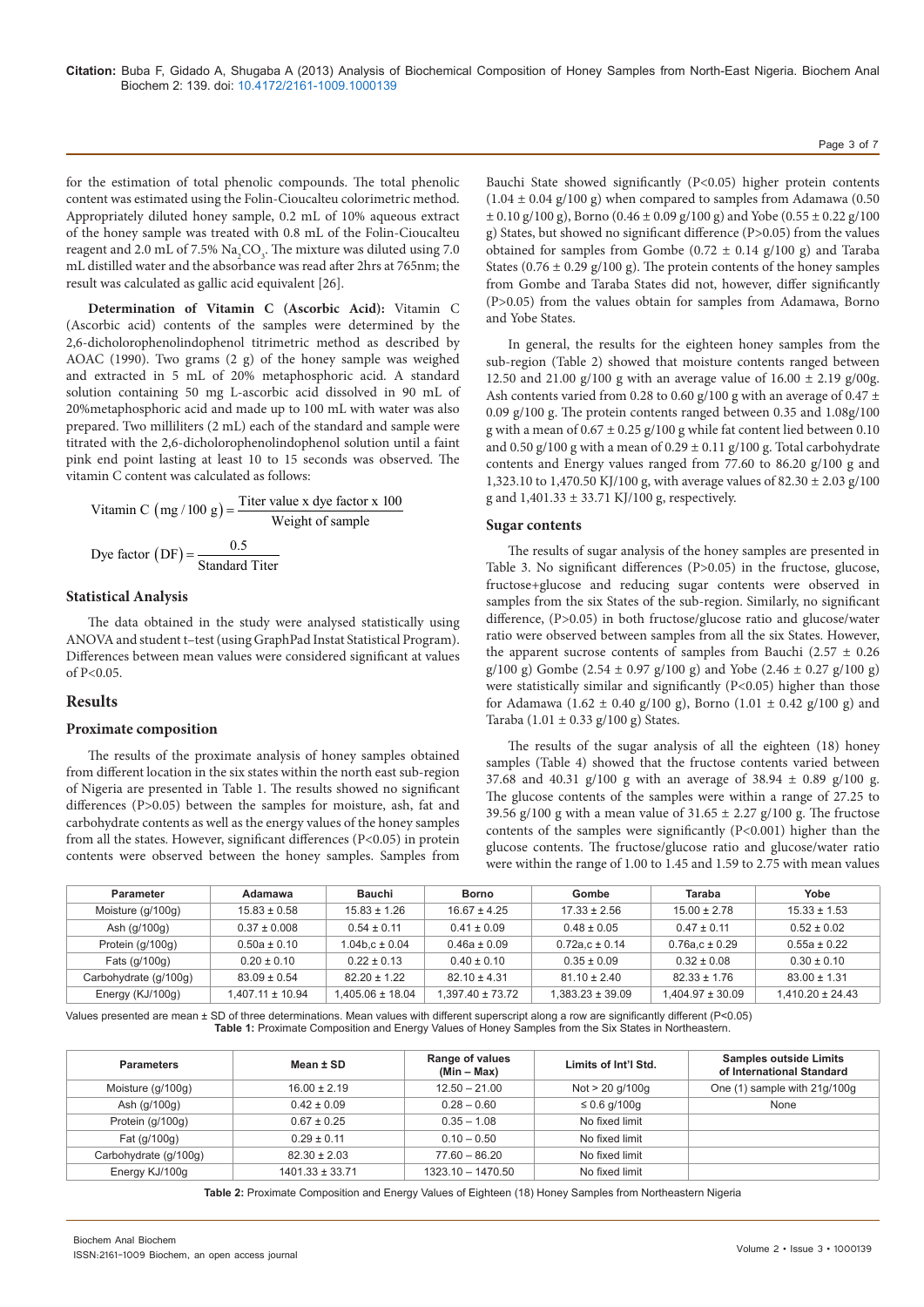**Citation:** Buba F, Gidado A, Shugaba A (2013) Analysis of Biochemical Composition of Honey Samples from North-East Nigeria. Biochem Anal Biochem 2: 139. doi: 10.4172/2161-1009.1000139

Page 4 of 7

| Parameter                      | Adamawa           | Bauchi                  | <b>Borno</b>      | Gombe             | Taraba            | Yobe                    |
|--------------------------------|-------------------|-------------------------|-------------------|-------------------|-------------------|-------------------------|
| Fructose (g/100g)              | $38.58 \pm 0.57$  | $39.02 \pm 0.82$        | $39.21 \pm 1.27$  | $39.06 \pm 1.13$  | $38.60 \pm 1.27$  | $39.15 \pm 0.86$        |
| Glucose (g/100g)               | $31.27 \pm 6.30$  | $31.81 \pm 6.74$        | $33.36 \pm 1.99$  | $30.27 \pm 1.37$  | $31.81 \pm 1.11$  | $31.37 \pm 1.79$        |
| Fructose + Glucose<br>(g/100g) | $69.85 \pm 2.18$  | $70.83 \pm 7.14$        | $72.57 \pm 1.86$  | $69.34 \pm 2.35$  | $70.41 \pm 1.27$  | $70.53 \pm 1.13$        |
| Reducing sugar<br>(g/100g)     | $75.83 \pm 9.36$  | $75.26 \pm 13.71$       | $72.85 \pm 4.75$  | $69.56 \pm 0.99$  | $69.83 \pm 3.82$  | $71.05 \pm 2.63$        |
| Sucrose (g/100g)               | $1.62^a \pm 0.40$ | $2.57^{\circ} \pm 0.26$ | $1.01^a \pm 0.42$ | $2.54^b \pm 0.97$ | $1.01^a \pm 0.33$ | $2.46^{\circ} \pm 0.27$ |
| Fructose/Glucose<br>Ratio      | $1.23 \pm 0.05$   | $1.26 \pm 0.23$         | $1.18 \pm 0.10$   | $1.29 \pm 0.04$   | $1.21 \pm 0.07$   | $1.25 \pm 0.10$         |
| Glucose/water Ratio            | $1.98 \pm 0.11$   | $2.04 \pm 0.61$         | $2.09 \pm 0.58$   | $1.77 \pm 0.26$   | $2.16 \pm 0.34$   | $2.05 \pm 0.09$         |

values are presented as mean ± SD of three determination values with different superscripts are along a row arare significantly different from each other (P<0.05) **Table 3:** Sugar Contents of Honey Samples from the Six States in Northeastern Nigeria.

| <b>Parameters</b>           | Mean ± SD        | Range of values<br>(Min-Max) | Limits of Int'l Std | Samples outside the Limits of<br><b>International Standards</b> |
|-----------------------------|------------------|------------------------------|---------------------|-----------------------------------------------------------------|
| Fructose (g/100g)           | $38.94 \pm 0.89$ | $37.68 - 40.31$              | No fixed limit      |                                                                 |
| Glucose (g/100g)            | $31.65 \pm 2.27$ | $27.25 - 39.56$              | No fixed limit      |                                                                 |
| Fructose + Glucose (g/100g) | $70.59 \pm 3.01$ | $66.70 - 79.08$              | Not < $60$ g/100g   | None                                                            |
| Sucrose (g/100g)            | $1.84 \pm 0.79$  | $0.53 - 3.29$                | Not > 5 g/100g      | None                                                            |
| Fructose/Glucose Ratio      | $1.24 \pm 0.10$  | $1.00 - 1.45$                | No fixed limit      |                                                                 |
| Glucose/Water Ratio         | $2.01 \pm 0.35$  | $1.59 - 2.75$                | No fixed limit      |                                                                 |

**Table 4:** Sugar Contents of Eighteen (18) Honey Samples from Northeastern Nigeria.

of 1.24  $\pm$  0.10 and 2.01  $\pm$  0.35, respectively. No significant difference (P>0.05) was observed between the fructose/glucose and the glucose/ water ratios.

The sum of fructose and glucose (fructose+glucose) contents ranged between 66.70 and 79.08 g/100 g with an average of 70.59  $\pm$ 3.01 g/100 g while the reducing sugar contents varied between 65.53 and 91.05 g/100 g with an average of 72.40  $\pm$  6.65 g/100 g. There was no significant (p>0.05) difference between the mean values of the fructose plus the glucose contents and the reducing sugar contents of the honey samples. The sucrose contents of the honey samples gave a range from 0.53 to 3.29 g/100 g with a mean value of  $1.84 \pm 0.79$  g/100 g and is significantly (P<0.001) lower than the fructose contents as well as the glucose contents.

## **Vitamin C and Total Polyphenol Contents**

Table 5 shows the vitamin C and total polyphenol contents of the honey samples from the various States. The results indicate that there are no significant differences (P>0.05) in the values of these two parameters when comparisons are made between the samples from all the States. For the eighteen (18) samples studied the polyphenol and vitamin C contents showed ranges from 36.26 to 102.80 mgGAE/100 g and 13.86 to 27.32 with mean values of  $65.31 \pm 19.50$  mg GAE/100 g and  $21.15 \pm 3.99$  mg/100 g, respectively.

# **Discussion**

The average moisture of the honey samples from all the States in Northeastern Nigeria were found to be within the limit of not more than 20.0 g/100 g as prescribed by Codex Alimentarius Commission [27-29]. Most of the samples showed low moisture contents (average value  $16.00 \pm 2.19$  g/100 g), and only one sample exceeded the limit of 20.0 g/100 g established by international norms. The values fall within the range of moisture contents reported by White and Doner [4] for 490 samples of floral honey having a range from 13.4 to 22.9 g/100 g and an average value of  $17.2 \pm 1.46$  g/100 g. These results are similar to results of other researchers [8,10,30,31].

Moisture content is an important quality parameter, important

above all for honey shelf-life [32,33]. It is the only composition criterion which as a part of honey standard has to be fulfilled in world honey trade [34]. The significance of moisture in honey derives from the fact that there is a relationship between honey water content and yeast count; at 17.0 g/100 g moisture (humidity) there is very minimal fermentation danger due to very low yeast count [32]. Thus, honey having high water content is more likely to ferment [34]. A maximum value of 20.0 g/100 g was established by the Codex Alimentarius Commission and EU Commission as the international standard for honey moisture contents.

The ash contents of honey obtained in this study were all within the limits of <0.6  $g/100$  g specified by international norms [1,2]. There were no significant differences between the ash contents of the sample from all the States in the sub-region. The results of the ash contents are similar to those reported for honey samples from southern part of Nigeria [10] as well as values reported for samples from Argentina, Spain and Turkey [8]; northern region of Bangladesh [35]; different areas of Pakistan [36,37] and Algeria [30].

The Ash content of honey is also a parameter that is used in determining the floral origin of honeys. Thus, by reference to the Codex Alimentarius Standards, all the honeys analysed in this study correspond to nectar honey since their ash contents falls within the values of<0.6%. The ash contents of honeys represent their mineral and trace element contents. According to Bogdanov [33], blossom honeys have a mineral content mostly between 0.1 and 0.3%while that of honeydew honeys can reach 1.0%of the total. Several investigations have shown that the trace element content of honey depends mainly on the botanical origin of honey; i.e. light blossom honeys have low contents than dark honeys such as honeydew, chestnut and heather honeys [38,39].

The protein contents of honey samples from some of the States of the northeast were significantly (P<0.05) different. The values obtained in this study are similar to those reported by Khalil [35], for five different brands of unifloral honey from the northern region of Bangladesh, which ranged between 0.655 and 0.744 g/100 g. The amount of nitrogen in honey is generally low, in average of about 0.04% although it may reach up to 0.1% [4,40]. It was also reported that of the total amount of Nitrogen in honey only 40–65% is in protein, the remaining part of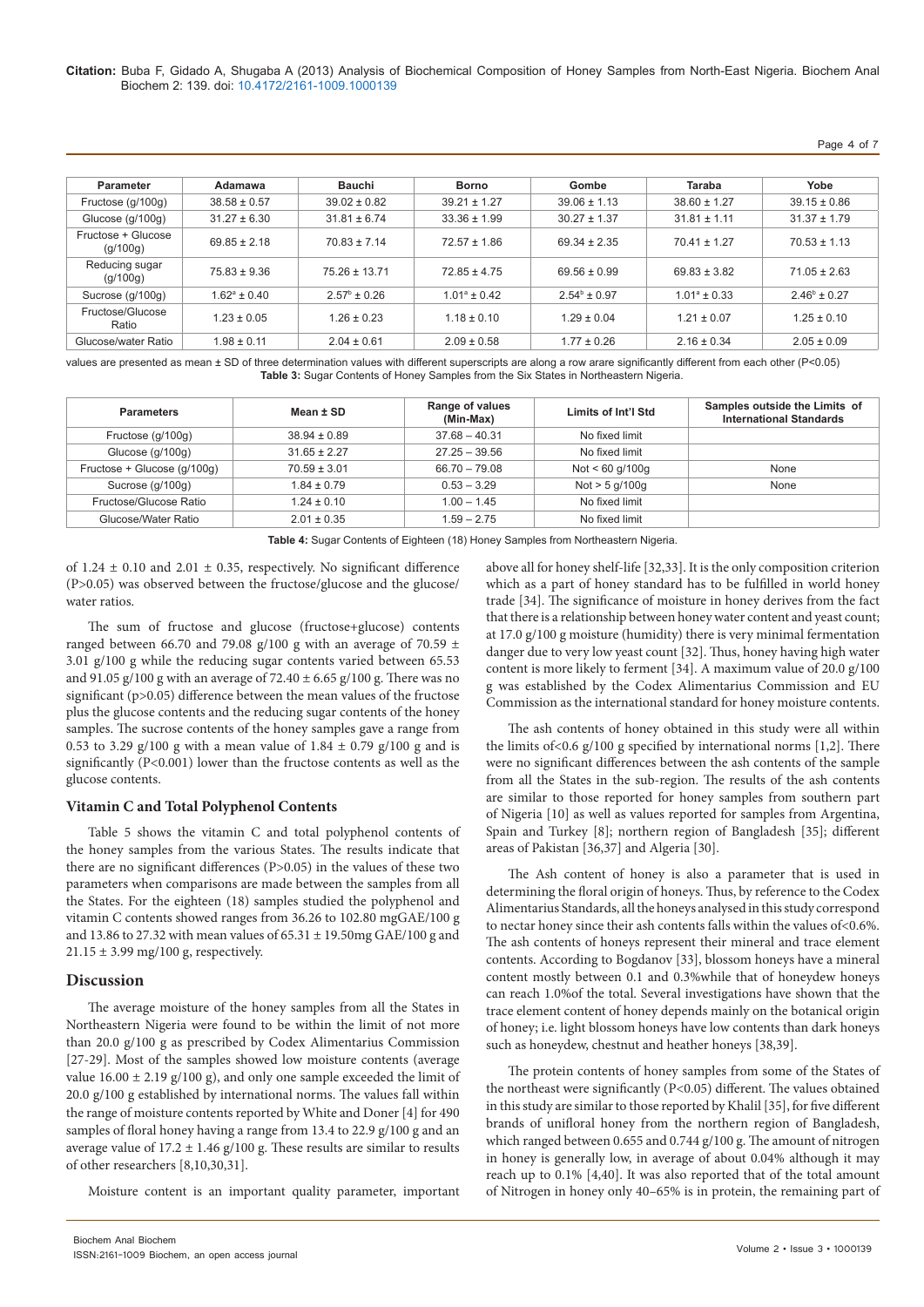**Citation:** Buba F, Gidado A, Shugaba A (2013) Analysis of Biochemical Composition of Honey Samples from North-East Nigeria. Biochem Anal Biochem 2: 139. doi: 10.4172/2161-1009.1000139

Page 5 of 7

| <b>Parameter</b>                     | Adamawa          | <b>Bauchi</b>     | <b>Borno</b>      | Gombe             | Taraba            | Yobe             |
|--------------------------------------|------------------|-------------------|-------------------|-------------------|-------------------|------------------|
| <b>Total Polyphenol</b><br>(mg/100g) | $72.06 \pm 4.99$ | $72.41 \pm 26.45$ | $64.08 \pm 16.17$ | $62.56 \pm 27.35$ | $60.94 \pm 34.99$ | $59.86 \pm 6.41$ |
| Vitamin C (mg/100g)                  | $20.68 \pm 2.83$ | $18.52 \pm 5.46$  | $19.76 \pm 2.55$  | $21.61 \pm 4.82$  | $20.84 \pm 4.42$  | $25.16 \pm 2.33$ |

Values are presented as Mean ± SD of three determinations. Values along rows are not significantly different (P>0.05) for all the States. **Table 5:** Total Polyphenol and Vitamin C Contents of Honey Samples from States of Northeastern Nigeria.

total nitrogen resides in substances other than protein, such as amino acids. About 8 to 11 proteins have been found in various honeys but only four (4) proteins are common to all honeys and these four (4) proteins common to all appear to originate from the honey bee rather than from nectar. The honey proteins are mainly in the form of enzymes [40]. The honey bees add different enzymes during the process of honey ripening. The enzymes added include diastase (amylase), which digest starch to maltose and is relatively stable to heat and storage, and invertase (saccharase or α-glucosidase), which catalyses the conversion of sucrose to glucose and fructose. The invertase also catalyses many other sugar conversions and is mainly responsible for the sugar patterns of honey. Glucose oxidase and catalase are two other enzymes added by the honey bee, which regulate the production of hydrogen peroxide H2O2; the H2O2 serve as one of the anti-bacterial factor in honey.

The significant differences observed between the total protein contents of honey samples from some of the States within the subregion may be ascribed to differences in the botanical origin of honey since it was reported that the diastase and the invertase enzymes varied in wide limits depending on the botanical origin of honey [41]. Bosi and Battalglini [42] had reported protein contents of honey varying between 0.01 to 0.04 g/100 g with proline, lysine, phenylalanine, aspartic acid and glutamic acid as the most widely detected amino acids.

The fat contents of the honey samples investigated in this study fall within the range of 0.1 to 0.5 g/100 g. Reports indicating that honey contains little or no fat are available in the literature [43,44], but the presence of free fatty acids like palmitic, oleic and linolenic acids have been reported in white clover honey. In a biochemical analysis of five different brands of unifloral honey available in the northern region of Bangladesh, Khalil [35] reported total fat contents in the range of 0.134 to 0.146 g/100 g; thus, indicating that honey contains very little amount of lipid and therefore not considered a good source of lipid.

The total carbohydrate contents of the honey samples from all the States were not significantly different from each other; this corresponds to the findings of others scientists [35-37]. Carbohydrates are the main constituents of honey comprising about 95% of honey dry weight. The monosaccharides, fructose and glucose, are the main sugars found in honey; these hexoses are products of the hydrolysis of sucrose. In addition to these sugars, 25 others have been detected in honey samples [45,46]. The principal oligosaccharides in blossom honey include the disaccharides sucrose, maltose, turanose, erlose, etc. On the other hand, honeydew honeys also contain the disaccharides melezitose and raffinose; with trace amounts of tetra and pentasaccharides also isolated [4].

The average energy value of the honey samples from all the States ranged between 1383.23 ± 39.09 and 1410.20 ± 24.43 KJ/100 g. Honey is primarily a high energy carbohydrate food and the honey sugars are easily digestible sugars similar to those found in many fruits (White and Doner, 1980). For this reason honey is regarded as a good food for both infants and adults. Blasa [47] had reported caloric value of about 303kcal/100 g of honey.

The reducing sugar contents of the samples used in this study had average value of 72.40  $\pm$  6.65 g/100 g, the values obtained in this study are similar to the values reported for honeys from Bangladesh [35],

The fructose contents of the honey samples analysed in this study

Pakistan [36], Argentina and Turkey [8] and Venezuela [48].

varied between 37.68 to 40.31 g/100 g with an average of 38.94  $\pm$ 0.40 g/100 g. The average fructose contents for the samples from the different States within the sub-region were not significantly different from each other and they all fall within the range of values reported by other scientists [4,9,30,31,49].

In a similar manner, the glucose contents of the honey samples obtained from the various locations in the different States of the subregion were not significantly different from each other. The glucose contents of the samples which varied from 27.25 to 39.56 g/100 g with an average of  $31.65 \pm 2.79$ g/100 g were significantly (P<0.05) lower than the fructose contents. This observation shows that fructose is the major sugar in all the samples analysed and, it is in agreement with the earlier observation of White and Doner [4]. Fructose and glucose are the dominant sugar types in honeys, which although no limits have been fixed for their individual values, their sum (Fructose+glucose) has been fixed at a value of  $\geq 60$  g/100 g as one of the requirements of the international standard for honey established by Codex Alimentarius Commission. The sum of fructose and glucose for the honey samples, used in this study, indicates that samples have their values corresponding to the limit required by the international norms; i.e., 60g/100 g and above. According to White and Doner [4] the dominance of fructose over glucose is one way in which honey differs from commercial invert sugar. Generally, the sugar spectrum of honey depends upon the sugars present in the nectar and the enzymes present in the bee and nectar [4,33,49]. Fructose and glucose constitute the primary sugars in all honey samples, and in honey of good quality the fructose content should exceed that of glucose [49].

In addition to the sum of fructose and glucose, other important factors that relate to honey quality include the fructose/glucose ratio and glucose/water ratio. In this study, the fructose/glucose ratio and glucose/water ratio fall in the range of 1.00 to 1.45 and 1.59 to 2.75 with average values of  $1.24 \pm 0.10$  and  $2.01 \pm 0.35$ , respectively. Fructose/ glucose ratio indicates the ability of honey to crystallize. White and Doner [4] stated that even though honey has less glucose than fructose, it is the glucose that crystallizes when honey granulates because it is less soluble in water than fructose. When the fructose/glucose ratio is high, honey remains liquid. Honey crystallization is slower when the fructose/glucose ratio is more than 1.3 and it is faster when the ratio is below 1.0 [30]. However, because honey contains others sugars (sucrose, maltose, turanose, etc) and insoluble substances (like dextrin, colloids, etc) which can influence the crystallization process, the glucose/water (G/W) ratio is considered more appropriate than the fructose/glucose (F/G) ratio for the prediction of honey crystallization. It has been stated that when the glucose/water ratio is <1.3 honey crystallization is very slow or even zero, and it is complete and rapid when the ratio is >2.0 [30]. Glucose, which is a major sugar in honey, can spontaneously crystallize from honey solutions in the form of its monohydrate [4]. This sometimes occurs when the moisture level in honey is allowed to drop below a certain level; i.e., when the moisture content is very low. It was stated earlier on that honey samples with  $(G/W)$  ratio of <1.7 are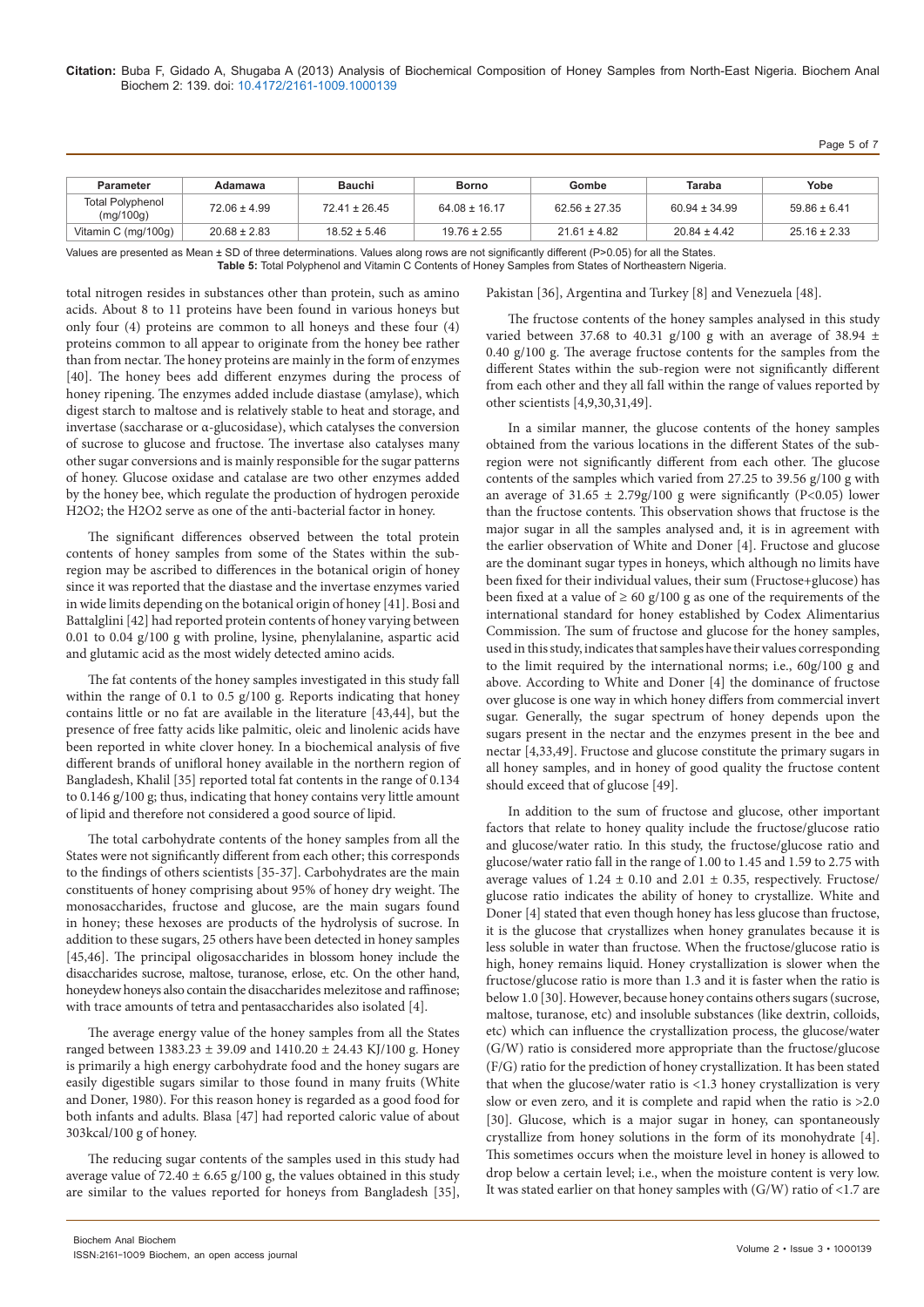considered non-granulating while samples with ratios of  $\geq 2.1$  predicts rapid granulation. Also, according to Manikis and Thrasivoulou [50], while glucose levels is a useful indicator of honey granulation, the G/W ratio appears to be one of the most effective indicator for predicting granulation tendencies in honey samples. Thus, G/W ratio may be used both to predict and control granulation tendencies in honeys.

The international norm established by the Codex Alimentarius Commission requires that a good quality honey should not contain more than 5 g/100 g sucrose. The apparent sucrose contents of the honey samples studied were in the range of 0.53 to 3.29 with an average of  $1.84 \pm 0.79$  g/100 g. The values obtained for sucrose contents of the honey samples were all within the limits of international standards. According to White and Doner [4] even though honey contains an active sucrose splitting enzyme (sucrase, glucosidase), the sucrose level in honey never reaches zero. The sucrose contents obtained in this investigation are within the range of values reported for Argentine and Turkish [8], Venezuelan [48], American [4], Algerian [31], Pakistani [49] and Spanish [51] honeys.

The total polyphenol and vitamin C contents in the honey samples were not significantly different among the samples. The polyphenol contents of the honey samples from this sub-region varied between 36.26 and 102.80 mgGAE/100 g with an average of 65.31 ± 19.50 mgGAE/100 g, while vitamin C contents were observed to be within the range of 13.89 and 27.32 mg/100 g with an average of 21.15  $\pm$  3.99 mg/100 g. A variety of phytochemicals, as well as other substances including organic acids, vitamins, and enzymes; some of which may serve as sources of dietary antioxidant [6,52] are known to occur in honeys.

The range and average values of total phenolic contents observed for the honey samples used in this study are similar to those reported by Vit [48] for Venezuelan *Apis Mellifera* honeys (38.15 to 182.10 mgGAE/100 g, with an average of  $93.50 \pm 51.62$  mgGAE/100 g). The values of phenolic contents in this study are, however, higher (P<0.05) than those reported by Adetuyi [22] for *Apis Mellifera* honey samples in Owo community, Ondo State in southwest Nigeria (0.75 to 2.85 mgGAE/100 g). The phenolic contents obtained in this study are also higher (P<0.05) than those observed in selected Czech honey;  $3.92 \pm$ 0.13 to 16.71 mgGAE/100 g [53] and in some honeys from Poland, 7.17  $\pm$  0.13 to 20.16  $\pm$  1.68 mgGAE/100 g [54]. It was earlier reported that, in honey samples from Burkina Faso, total phenolic contents varied from 32.59 to 114.75 mgGAE/100 g with a mean of 74.38 ± 20.54 mgGAE/100 g [55]. Phenols are reported to have antioxidant capacities that are much stronger than those of vitamins C and E [56]. According to Blasa [47] raw honey contains copious amounts of compounds such as flavonoids and other polyphenols which may function as antioxidants. Honey polyphenols are said to originate from nectar, pollen or propolis [57].

The presence of vitamin C (L-ascobic acid in the honey samples used in this study is in agreement with earlier reports of other scientists [48,58,59]. It was reported that the honey of *Apis mellifera* has a low concentration of vitamin C, less than 5mg/100 g [40] and concentration of 2.5 mg vitamin C per 100 g honey is found in the literature [60]. However, higher concentrations of the vitamin have been reported in recent times. Matei [58] reported vitamin C contents ranging from 226 to 296 mg/100 g for floral honeys in Romania. In addition, vitamin C concentrations ranging between 37.22 to 378.30 mg/100 g were reported for various types of honeys from different locations in Bosnia Herzegovina, with the higher concentrations, in forest honeys [59]. In another report, Vit [48] found that vitamin C contents varied between 12.86 and 37.05 mg/100 g in Venezuelan honeys. The vitamin C contents

obtained for the honey samples used in this study are within the range reported by Vit [48], but much lowers than the values reported by Matei [58,59]. Honey contains ascorbic acid because most flowers on which the bees forage contain this vitamin which serves as an antioxidant in addition to many other functions. Indeed, it has been shown that antioxidant activity of honey, which depends on its botanical origin, is related to its vitamin C contents; i.e., the content of vitamin C has a significant impact on total antioxidant activity of honey [59].

## **Conclusion**

The values of quality parameters for all the honey samples studied coincide with those specified by the international honey regulations. The honey samples are also rich in phenolic and vitamin C contents which confer good antioxidant properties in honey.

#### **References**

- 1. Codex Alimentarius Commission (2001a) Codex Standard for Honey, FAO, Rome. Alinorm 1: 19-26.
- 2. Codex Alimentarius Commission (2001b) Codex Standard 12, Revised Codex Standard for Honey, Standards and Standard Methods 11.
- 3. [James OO, Mesubi MA, Usman LA, Yeye SO, Ajanaku KO, et al. \(2009\) Physi](http://www.covenantuniversity.edu.ng/content/download/18611/120250/file/Physical+characterisation+of+some+honey+samples+from.pdf)[cal characteristics of some honey samples from North-Central Nigeria. Interna](http://www.covenantuniversity.edu.ng/content/download/18611/120250/file/Physical+characterisation+of+some+honey+samples+from.pdf)[tional Journal of Physical Sciences 4: 464 -470.](http://www.covenantuniversity.edu.ng/content/download/18611/120250/file/Physical+characterisation+of+some+honey+samples+from.pdf)
- 4. [White JW, Doner LW \(1980\) Honey composition and properties: Beekeeping](http://www.beesource.com/resources/usda/honey-composition-and-properties/)  [in the United States. Agriculture Handbook No. 335, Revised October 82–91.](http://www.beesource.com/resources/usda/honey-composition-and-properties/)
- 5. [Jeffrey AE, Echazarreta CM \(1996\) Medical uses of honey. Revista Biomedica](http://www.revbiomed.uady.mx/pdf/rb96716.pdf)   $7.43 - 49$
- 6. [Gheldof N, Engeseth NJ \(2002\) Antioxidant capacity of honeys from various flo](http://www.ncbi.nlm.nih.gov/pubmed/11982440)[ral sources based on the determination of oxygen radical absorbance capacity](http://www.ncbi.nlm.nih.gov/pubmed/11982440)  [and inhibition of in vitro lipoprotein oxidation in human serum samples. J Agric](http://www.ncbi.nlm.nih.gov/pubmed/11982440)  [Food Chem 50: 3050-3055.](http://www.ncbi.nlm.nih.gov/pubmed/11982440)
- 7. [National Honey Board \(2003\) Honey: Health and Therapeutic Qualities. Na](http://www.academicjournals.org/ajmr/pdf/pdf2009/Dec/Omafuvbe%20and%20Akanbi.pdf)[tional Honey Board, Longman 28.](http://www.academicjournals.org/ajmr/pdf/pdf2009/Dec/Omafuvbe%20and%20Akanbi.pdf)
- 8. [Cantarelli MA, Pellerano RG, Marchevsky EJ, Camina \(2008\) Quality of honey](http://www.scielo.org.ar/scielo.php?pid=S1852-14282008000100004&script=sci_arttext)  [from Argentina: study of chemical composition and trace elements. The Journal](http://www.scielo.org.ar/scielo.php?pid=S1852-14282008000100004&script=sci_arttext)  [of the Argentine Chemical Society 96: 33–41.](http://www.scielo.org.ar/scielo.php?pid=S1852-14282008000100004&script=sci_arttext)
- 9. [Ciappini MC, Gatti MB, Di Vito MV, Gattuso S, Gattuso M \(2008\) Character](http://www.apimondia.com/apiacta/articles/2008/ciappini_honey_argen.pdf)[ization of different floral origins honey samples from Santa Fe \(Argentina\) by](http://www.apimondia.com/apiacta/articles/2008/ciappini_honey_argen.pdf)  [palynological, physicochemical and sensory data. Apiacta 43: 25–36.](http://www.apimondia.com/apiacta/articles/2008/ciappini_honey_argen.pdf)
- 10. [Omafuvbe BO, Akanbi OO \(2009\) Microbiological and physico-chemical prop](http://www.academicjournals.org/ajmr/pdf/pdf2009/Dec/Omafuvbe%20and%20Akanbi.pdf)[erties of some commercial Nigerian honey. African Journal of Microbiology Re](http://www.academicjournals.org/ajmr/pdf/pdf2009/Dec/Omafuvbe%20and%20Akanbi.pdf)[search 3: 891–896.](http://www.academicjournals.org/ajmr/pdf/pdf2009/Dec/Omafuvbe%20and%20Akanbi.pdf)
- 11. [Ebenezer IO, Olubenga MT \(2010\) Pollen characterization of honey samples](http://scialert.net/fulltext/?doi=jbs.2010.43.47&org=11)  [from North Central Nigeria. Journal of Biological Sciences 10: 43–47.](http://scialert.net/fulltext/?doi=jbs.2010.43.47&org=11)
- 12. [Ojeleye B \(1999\) Foundation of Beekeeping in the Tropics. CEBRAD Press](http://www.ajfand.net/Volume13/No2/Akinwande12175.pdf)  [Ltd., Ibadan 225.](http://www.ajfand.net/Volume13/No2/Akinwande12175.pdf)
- 13. [Ayoade JAA \(1997\) Beekeeping Among the Tivs. The Nigerian Field 42: 31–36.](http://www.bioline.org.br/request?nd09078)
- 14. [Malaka SLO, Fasasi KA \(2002\) Beekeeping in Lagos and its Environs. Occa](http://www.google.co.in/url?sa=t&rct=j&q=&esrc=s&source=web&cd=2&ved=0CDAQFjAB&url=http%3A%2F%2Fwww.ajol.info%2Findex.php%2Fajfand%2Farticle%2Fdownload%2F47679%2F34054&ei=-vY6UqO6HImlrQfs5IGwBw&usg=AFQjCNH5O7nJX_k2K9_1fUUKa44oFq4S6A&bvm=bv.52288139,d.bmk)[sional Publication of Entomological Society of Nigeria 34: 92–97.](http://www.google.co.in/url?sa=t&rct=j&q=&esrc=s&source=web&cd=2&ved=0CDAQFjAB&url=http%3A%2F%2Fwww.ajol.info%2Findex.php%2Fajfand%2Farticle%2Fdownload%2F47679%2F34054&ei=-vY6UqO6HImlrQfs5IGwBw&usg=AFQjCNH5O7nJX_k2K9_1fUUKa44oFq4S6A&bvm=bv.52288139,d.bmk)
- 15. Ojeleye B (1992) Foundation of Beekeeping in the Tropics. CEBRAD Press Ltd., Ibadan, 225
- 16. [Lawal RA, Lawal AK, Adekalu JB \(2009\) Physico-chemical studies on adultera](http://www.ncbi.nlm.nih.gov/pubmed/19943465)[tion of honey in Nigeria. Pak J Biol Sci 12: 1080-1084.](http://www.ncbi.nlm.nih.gov/pubmed/19943465)
- 17. [Ja'afar-Furo MR, Suleiman A, El-Sahab YH \(2006\) A Comparative analysis of](http://www.apimondia.com/apiacta/articles/2006/beekeeping_crops.pdf)  [beekeeping and crop production in adamawa State, Nigeria. Apiacta 41: 44–53.](http://www.apimondia.com/apiacta/articles/2006/beekeeping_crops.pdf)
- 18. [Oluwatusin FM \(2008\) Cost and returns in modern beekeeping for honey pro](http://www.medwellpublishing.com/abstract/?doi=pjssci.2008.310.315)[duction in Nigeria. Pakistan Journal of Social Sciences 5: 310–315.](http://www.medwellpublishing.com/abstract/?doi=pjssci.2008.310.315)
- 19. [Ja'afar-Furo MR \(2007\) Appraising the perception of farming communities to](http://www.apimondia.com/apiacta/articles/2006/afar_furo.pdf)[wards adoption of apiculture as a viable source of income in Adamawa State,](http://www.apimondia.com/apiacta/articles/2006/afar_furo.pdf)  [Nigeria. Apiacta 42: 1–15.](http://www.apimondia.com/apiacta/articles/2006/afar_furo.pdf)